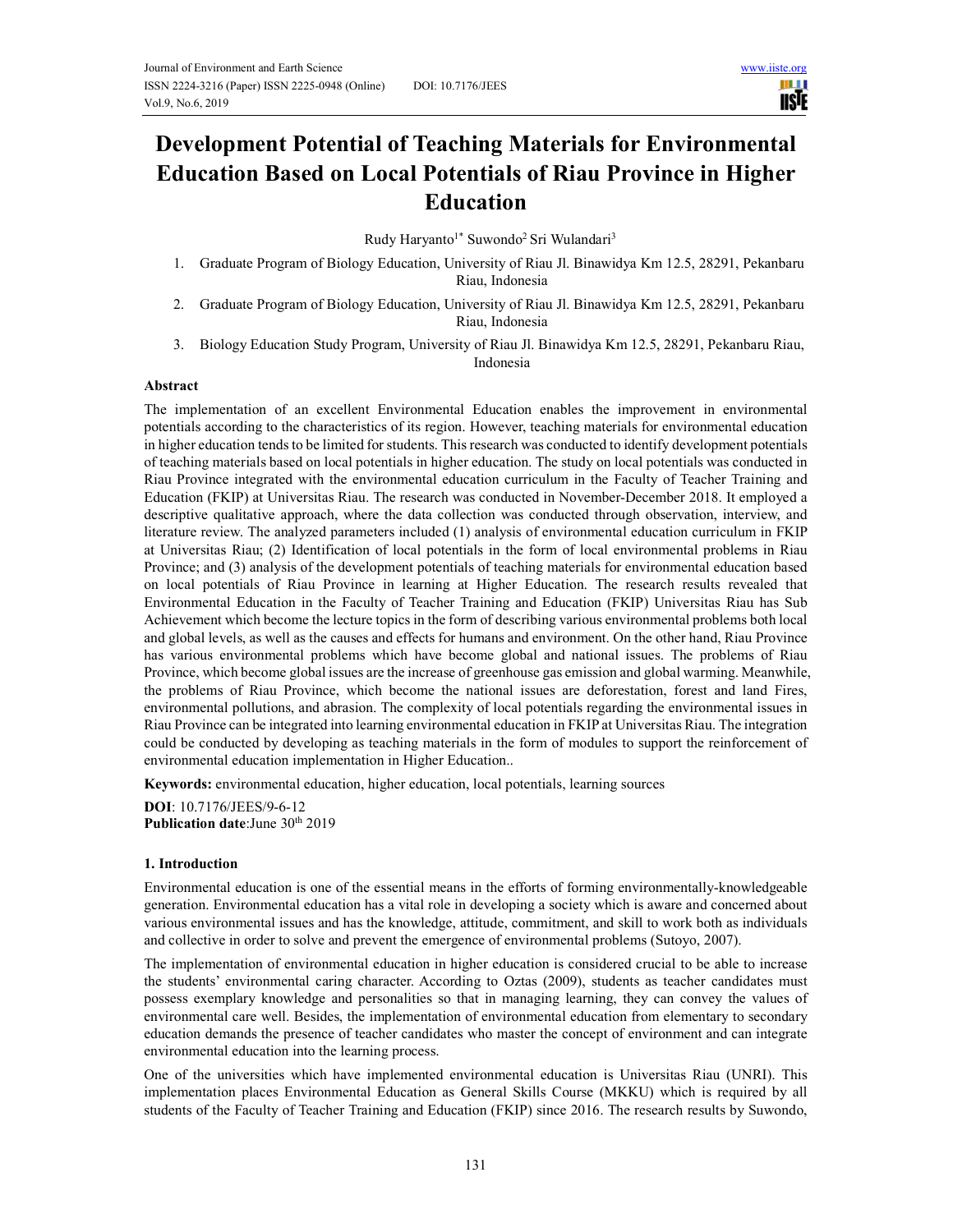et al., (2017) reveal that there are several challenges in implementing environmental education in Universitas Riau, among them are: (a) students' difficulties in mastering the taught theories since they belong to multidisciplinary knowledge; (b) the correlation and balance of field practicum and theories are not optimum so that students are unable to understand the environmental problems significantly; (c) limitation/ provision of accurate information and teaching material sources as learning references; and (d) the lack of awareness in environmental care among students' selves. Prastowo (2011) explains that teaching materials have a significant role in achieving the success of the learning process. The module of teaching materials functions as (1) independent teaching material, (2) substituting the function of the teacher, (3) as an evaluation instrument, and (4) as reference material for students.

Based on the problems above, reinforcement efforts are needed for environmental education, which raises the local environmental issues in Riau Province in learning environmental education in Universitas Riau. Therefore, a study on Development Potential of Teaching Materials for Environmental Education based on Local Potentials of Riau Province in Higher Education was conducted.

## **2. Method**

This research was conducted to identify the local potentials in Riau Province, which can be integrated into the learning of Environmental Education in FKIP at Universitas Riau. The research was conducted in November-December 2017. The research employed a descriptive qualitative approach in which the data collection was conducted through observation, interview, and literature study. The collected secondary data were obtained from various sources such as journal, research report, books, and other sources which are relevant and accountable.

The analyzed parameters were (1) analysis of environmental education curriculum in FKIP at Universitas Riau; (2) Identification of local potentials in the form of the ecosystem and local wisdom of Riau Province; and (3) analysis of the integration in learning. The data analysis was conducted qualitatively by integrating the local potentials in learning educational education.

## **3. Results and Discussion**

#### *3.1 Environmental education curriculum in FKIP at Universitas Riau*

Environmental Education Course in FKIP at UNRI discuses about the concept and application of environmental education in life and learning; identifies various environmental problems, both in local and global levels such as climate change, fires, pollutions, forest degradation and peatlands, as well as natural disasters such as flood, abrasion, landslides, and drought; analyzes various efforts in environmental management which covers the aspects of planning, utilizing, controlling, maintaining, law supervising and enforcement.

The advantages of this course for the students are to understand various concepts of the environment as well as implementing it in life and learning according to the knowledge field that they have. Generally, the material concept in the environmental education course can be categorized as presented in Table 1.

| No.            | <b>Sub CPMK</b>                                                                                                                                 | <b>Course Materials</b>                                                                                                          |
|----------------|-------------------------------------------------------------------------------------------------------------------------------------------------|----------------------------------------------------------------------------------------------------------------------------------|
|                | Describing the basic concept and the application<br>of environmental knowledge.                                                                 | Basic Concept, Scope, Position and Principles and<br>application of environmental knowledge                                      |
| $\mathfrak{D}$ | Describing the basic concept and the<br>characteristics of various ecosystem typology.                                                          | Basic concept and types of ecosystem both terrestrial<br>ecosystem /(land) and aquatic ecosystem (waters)                        |
| 3              | Describing various environmental problems both<br>local and global levels, as well as the causes and<br>effects for humans and the environment. | Local and global environmental problems, as well as<br>causes and effects for humans and the environment.                        |
| 4              | Describing various efforts in managing a<br>sustainable environment.                                                                            | Various efforts in environmental management in the<br>perspectives of:<br>o policies, environmental ethics, and<br>Local wisdom. |

Table 1. The Description of Environmental Education Curriculum of FKIP UNRI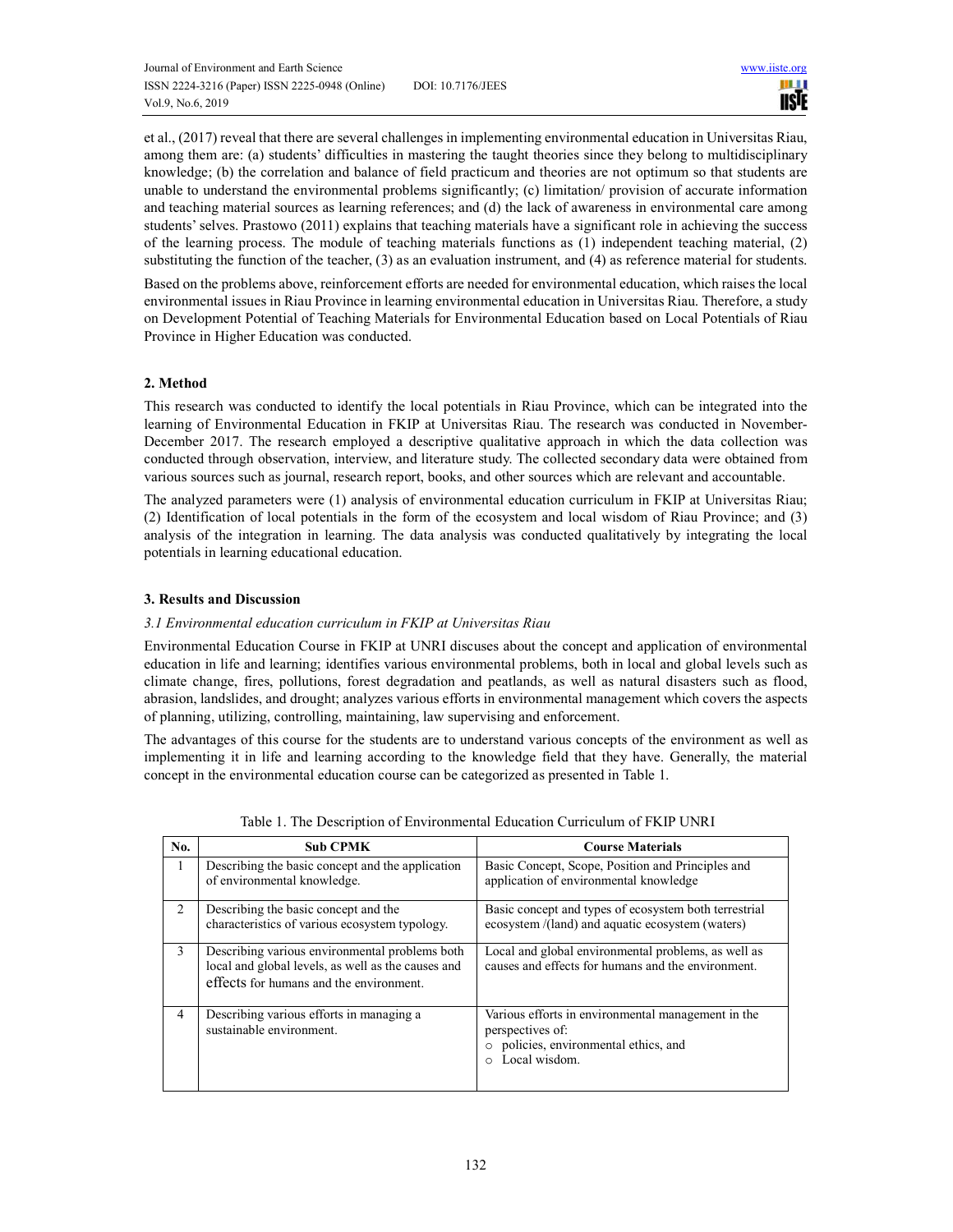

| No. | <b>Sub CPMK</b>                                                                                                | <b>Course Materials</b>                                                                                      |
|-----|----------------------------------------------------------------------------------------------------------------|--------------------------------------------------------------------------------------------------------------|
|     | Conducting observation, analysis, and finding<br>solutions for various environmental problems<br>surroundings. | Case studies on observing environmental problems and<br>formulating the efforts of environmental management. |

Good learning pays attention to each sub achievement of learning, which is correlated with the learning materials. Learning materials can be developed by paying attention to the predetermined course achievement. According to Kemenristekdikti (2016), learning materials can be renewed or developed according to needs development. The materials are developed by observing Sub-CPMK. Constitution No. 20 of 2003 explains that the curriculum in all educational levels can be developed with the diversification principle according to the educational unit, regional potential, and the characteristics of the students. Furthermore, in Article 36, it is emphasized that the elements that need to be paid attention to in curriculum construction are: (a) the increase of potential, intelligence, and interest of students; (b) the diversity of regional and environmental potentials; (c) the demands of regional and national developments; (d) the development of knowledge, technology, and arts; and (e) the dynamics of global development.

The implementation of environmental education in learning must be supported by relevant learning sources. Learning sources is everything which supports the learning process, including service system, learning materials, and environment. According to Suratsih (2010), learning source can be interpreted as everything which can give easiness for students in obtaining some information, knowledge, and skills in teaching and learning process. One of the forms of learning source is teaching materials.

One of the problems of environmental education is limited teaching materials (Suwondo et al., 2017). Therefore, the development of teaching materials is needed in order to enrich learning sources for environmental education implementation. According to Prabowo et al., (2016), the use of relevant teaching materials can support the pursuit of learning objectives well. Excellent teaching material is constructed by involving the local potentials so that it presents various data and contextual examples in the students' surrounding areas.

#### *3.2 Environmental Problems in Riau Province*

Riau Province has various environmental problems such as greenhouse gas emission increase, global warming, deforestation, forest and land fires, environmental pollutions, and abrasion. Those problems have become global and national issues in Indonesia. The identification results of environmental problems in Riau Province are as follows.

#### 3.2.1 Greenhouse Gas Emission of Riau Province

Riau Province has a relatively significant contribution to the National greenhouse emission around 4%-74%. The most significant greenhouse emission source in Riau Province originates from the land sectors such as forest and land fires which continuously occur in the last 20 years in Riau Province. Riau Province as the second highest emission province in Indonesia in 2010. The greenhouse emission in Riau Province originates from 4 (four) fields, including (1) agriculture, (2) Energy, (3) Land, and (4) Waste management; in which in 2014, the greenhouse emission reached up to 336 million tons of  $CO<sub>2</sub>$  eq or equals to 21% from the total of national greenhouse emission.

#### 3.2.2 Global Warming

The increase of greenhouse gas in the atmosphere means the more solar radiation retransmitted by the surface of the earth is absorbed by the greenhouse gasses. This causes more solar radiation will be retransmitted back towards the earth surface. Accordingly, the temperature of the earth is increasing. The average value of maximum temperatures of Riau Province in 2011, 2013, and 2014 around 35.8-36.2 0C. This number exceeds the average value of national maximum temperature (33.7-35.0 0C) (BPS Indonesia, 2018).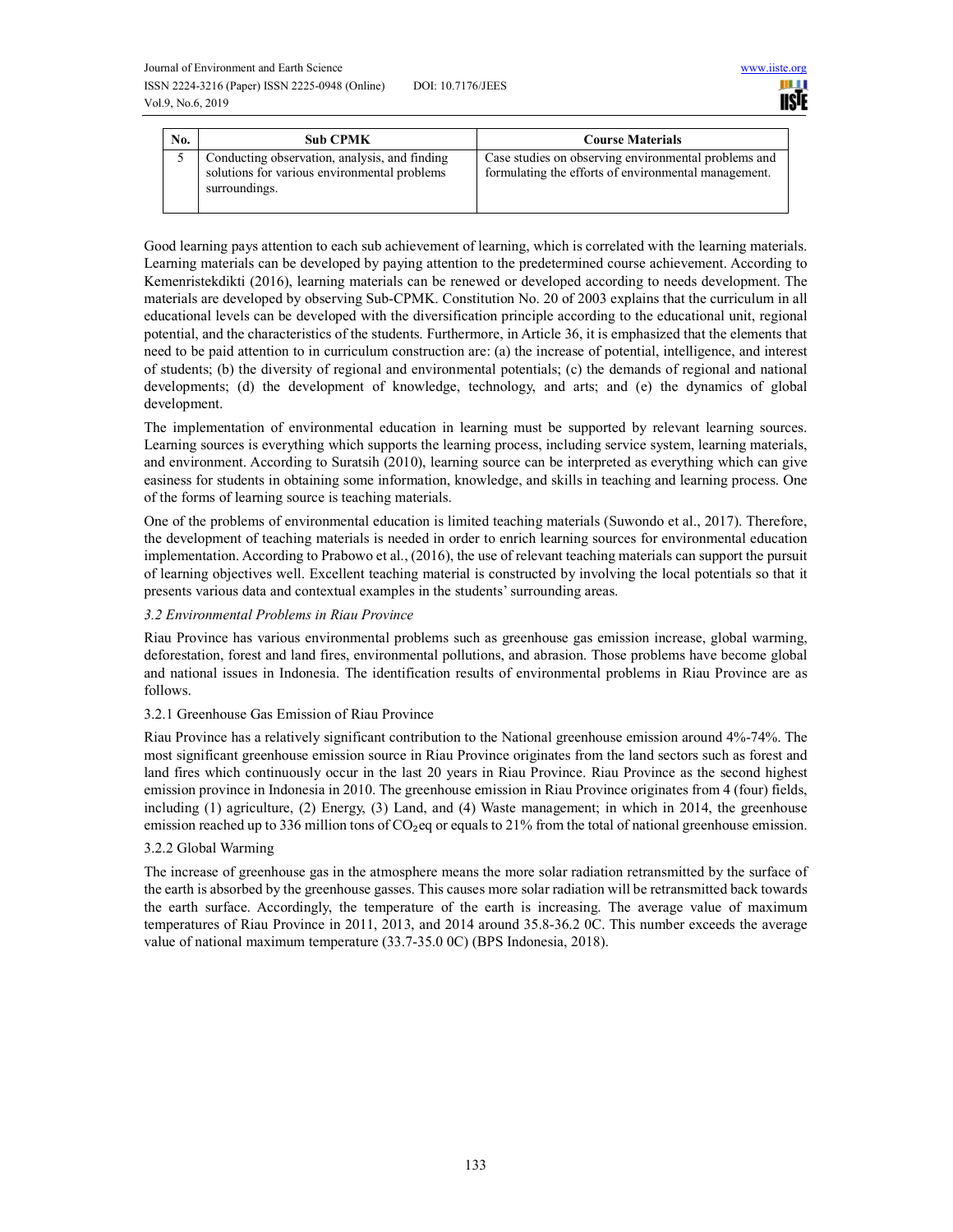



(Processed from the data of https:\\www. signsmart.menlhk.go.id)

Figure1. Riau Greenhouse Emission in 2000-2014



(Processed from The Indonesian Central Bureau of Statistics (BPS) data, 2018)

Figure 2. Average of Maximum Temperature (0C) of Riau in 2011-2015

# 3.2.3 Deforestation

The deforestation process in Riau Province occurs rapidly. Within the last 24 years (1982-2015) Riau Province has lost the natural forest coverage of 3.7 million ha. In 1982, the natural forest coverage in Riau Province was 6,415,655 ha (78% of the area of Riau Province, 8,225,199 Ha). Until 2005, the rest of the natural forest was 2,743,198 ha (33%). Within the period, each year on average, Riau Province loses the natural forest with the area of 160,000 Ha/year, and within the period of 2004-2015, the lost natural forest reached up to 200,000 ha (Jikalahari, 2015).

# 3.2.4 Forest and Land Fires

Forest and land fires become an annual agenda in Riau Province, particularly in drought season in the last 20 years. The observation results of Sipongi KLHK in 2011-2018, Riau Province each year experiences fires. The most significant fire occurred in 2014 reached up to 6,301 ha. In 2018, this forest and land fire stroke back and exceeded the incidence in 2016-2017. The data of forest fire area in 2018 are estimated to increase considering the presented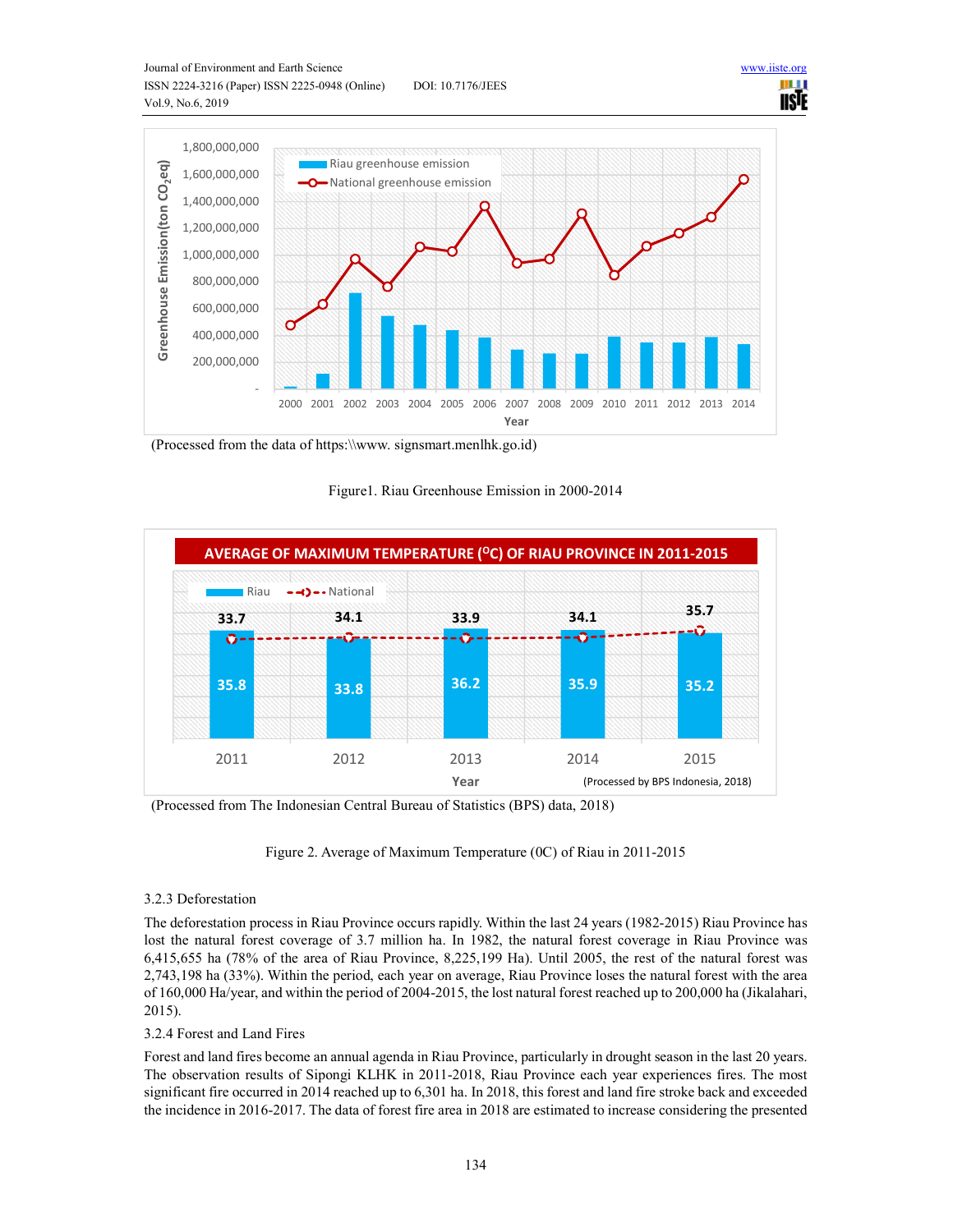data are only in January-September not until December 2018.



#### 3.2.5 Environmental Pollution

Pollution is the contamination of organism, energy substance, and or other components into the environment or the change in the environmental order into the environment or the change in environmental order by human activities or by natural process so that the quality decreased until a certain level; therefore, the environment can no longer function according to its means (The constitution Number 32 of 2009). The Environmental Quality Index (EQI) in Riau Province is categorized as poor and always below the National EQI (2009-2016), which is around 50.72 – 56.73 (KLHK, 2017). According to KLHK (2017), EQI with a score of 50 - 60 is included as poor.



Figure 4. The Environmental Quality Index of Riau Province in 2009-2016

#### 3.2.6 Abrasion

The incidence of abrasion in Riau Province occurs in the coastal area such as in the northern area of Bengkalis Island. The highest abrasion level occurs in the on the western end of the island. Coastal abrasion also occurs on the southern end of the island. The overlapping change results of the coastal line in the last 26 years, which is between 1988 and 2014; the average abrasion per year increases is 59.02 ha/year (Sutikno, 2015).

| Table 2. Abrasion Rate of Riau Province (1988-2014) |  |  |  |
|-----------------------------------------------------|--|--|--|
|-----------------------------------------------------|--|--|--|

| Period                    | Abrasion  |                     |  |
|---------------------------|-----------|---------------------|--|
|                           | Luas (ha) | Rata-rata (ha/year) |  |
| July 1988-March 2000      | 543.16    | 46.56               |  |
| March 2000-July 2004      | 187.86    | 43.35               |  |
| July 2004-January $2010$  | 399.66    | 72.67               |  |
| January 2010-january 2014 | 374.24    | 93.56               |  |
| Total                     | 1.504.93  | 59.02               |  |

(Sutikno, 2015)

The complexity of environmental problems in Riau Province has illustrated the representative data of environmental problems both in the global and national level. However, all this time, the present data and facts in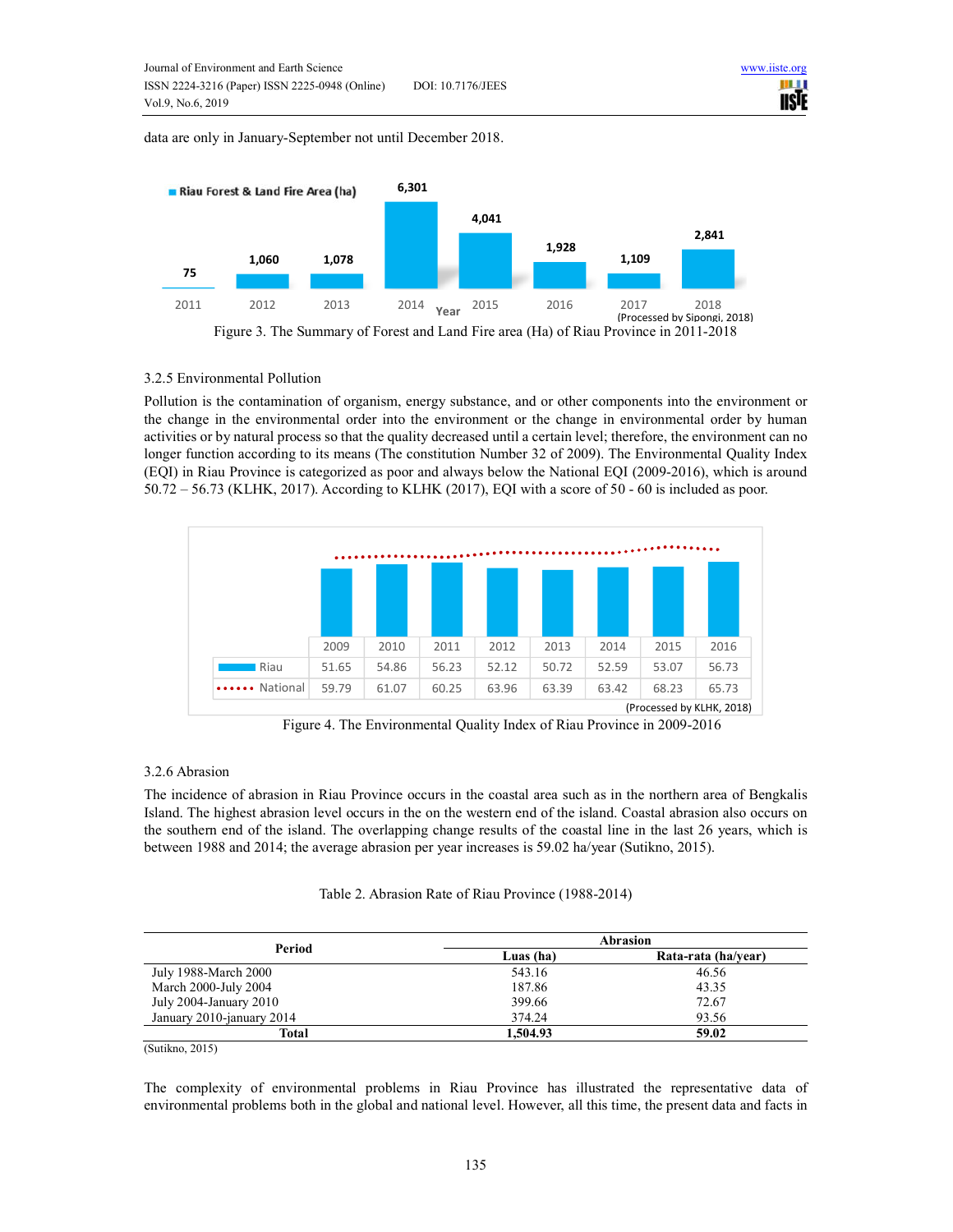the surrounding area have not been explored and documented well in learning. Whereas, various environmental issues can become local potentials, which are developed as learning sources. According to Prabowo et al., (2016), the diversity of local potentials in a specific region can be well established into learning sources. The learning which raises local potentials have advantages such as presenting various data and contextual examples in the surrounding area of the students. Hence, it can increase their knowledge on the importance of the environment for human's life, which eventually can foster the feeling of belonging and responsibility on the sustainability of local potentials in their regions.

According to Triyanto (2009), learning can be conducted using surrounding problems as the initial problems in gathering and integrating new knowledge. Elaine et al., (2016) assert that various studies have been conducted consistently and concluded that learning based on the surrounding problems could increase the retention of longterm knowledge and the implementation of the actual knowledge. Derevenskaia (2014) explains that learning using local potentials in the surrounding enables students to study the ecological and biological disciplines more effectively and further. The learning ca shape a systematic approach in observation and research, develop practical skills, as well as raise the students' psychology in terms of responsibility for their surrounding environment.

*3.3 The Integration of Environmental Problems in Riau Province in learning Environmental Education in Higher Education* 

Based on the identification results on various local potentials in Riau Province and Environmental Education Curriculum in FKIP UNRI, then integration analysis between the components of local potential and sub CPMK which can be developed. The results of the analysis data showed that local potentials in the form of environmental problems in Riau Province could be integrated into learning environmental education in FKIP UNRI. Sub CPMK which can be integrated is describing various environmental problems both in local and global levels, as well as the causes and effects for humans and the environment. Sub-CPMK discusses about materials regarding various environmental problems as well as its impacts both global and local levels.



Figure 5. The integration of Environmental Problems in Riau Province as Environmental Education

The integration of local potentials with environmental education curriculum can be conducted as learning source enrichment in the form of teaching materials. Besides, the integration of local potentials in learning can be conducted in direct learning activities. The integration can be conducted in the initial stage (apperception and motivation), main activity, and/or individual and scientific group assignments in learning.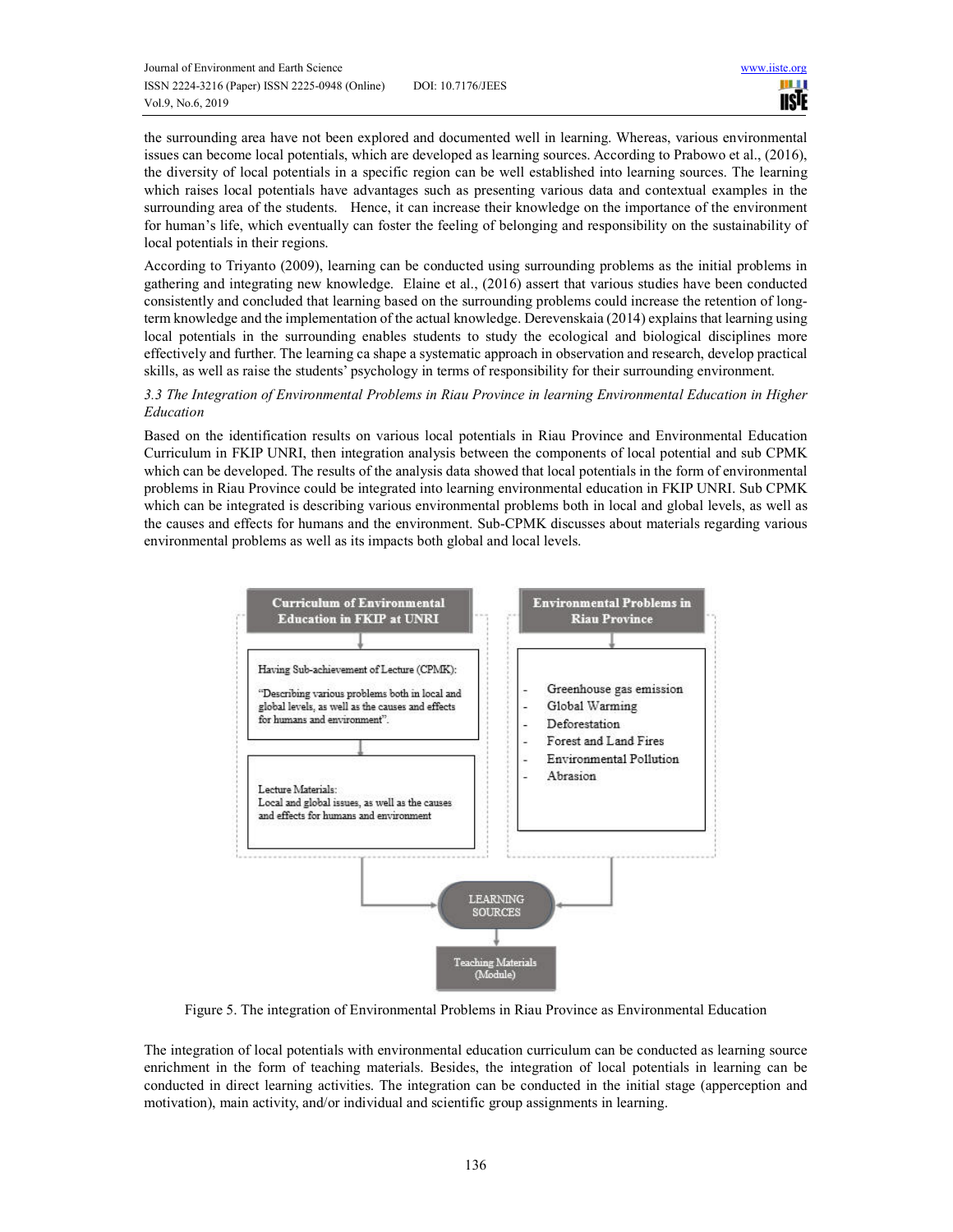Module, one of the forms of teaching materials which is constructed thoroughly and systematically, contains a set of planned learning experiences and designed for assisting students in mastering specific learning objectives. The primary purpose of the module is to increase efficiency and effectiveness of learning, including time, fund, facility, and energy to achieve the objectives optimally. Besides, the module can be an independent learning facility so that students can learn according to their own pace. The module is written using the same instructional strategies as used in the learning.

The module construction aimed to provide teaching materials according to the curriculum demands by paying attention to educational needs. The module is constructed by paying attention to the characteristics of learning materials and students as well as their social backgrounds. Indriyanti (2010) explains that the advantages obtained from learning using a module are: (a) increasing students' motivation; (b) educators and students know certainly the part of the module which has or has not succeeded; (c) students achieve results according to their abilities; (d) learning materials are equally distributed in one semester; (e) education is more empowering, since the learning materials are constructed according to their academic level. Prastowo, (2011) asserts that module has an essential function as (1) independent teaching materials, (2) substituting the function of educator, (3) as an evaluation tool, and (4) as a reference for students.

The integration in the form of enrichment such as module needs to pay attention to basic principles of learning development. According to Kemenristekdikti (2016), learning development in the form of enrichment of learning materials is renewable or developed according to the development of needs. The materials are developed by paying attention to Sub-CPMK. Besides, Kemenristekdikti (2017) explains that each planning of learning process in higher education is constructed in semester learning plan (RPS) should contain CPMK, Sub-CPMK, and material content as well as the learning process which will be conducted. Dimyati & Mudjiono (2002) describe that the learning process must pay attention to the expected material content and competency achievement.

According to Prastyawan (2011), curriculum and learning in each educational unit can perform a development according to the needs and regional advantages. Depdiknas (2003) explains that learning innovation can be conducted in the curriculum, learning process, and management, which are forested through activities, creativity, and professionalism. Curriculum innovation is indicated by various learning plans which will be developed by each educator according to the regional characteristics and students' needs.

The content of local potentials is chosen based on the results of need analysis by considering the relevance of learning material content. According to Udin (2009), innovation through the development of learning materials can be conducted by paying a closer look at regional characteristics on an educational unit. The content of local potentials is presented in the form of real examples on each learning material discussion including (1) various typical types of the ecosystem in Riau Province; (2) current issues on environmental problems in Riau Province; and (3) local wisdom in environmental management in Riau Province. According to Hamdani Hamid (2013), the development activities of learning material content needs to be adjusted with the development of knowledge and characteristics of students as well as local potentials in their regions.

#### **4. Conclusion and Suggestions**

Based on the research results, it can be concluded that Environmental Education in FKIP at Universitas Riau has learning sub-achievement which can be integrated with the environmental problems of Riau province in the form of teaching materials specifically module of environmental education based on local potentials. The lecture topics which can be developed are describing various environmental problems both in local and global levels, as well as the causes and effects for human and environment. The problems of Riau Province have become global issues, are the increase in greenhouse gas emission, and global warming, while the problems of Riau Province which have become the national issues are deforestation, forest and land fires, environmental pollution, and abrasion. The complexity of local potentials in Riau Province can be integrated into learning environmental education in FKIP at Universitas Riau. The integration can be conducted by developing teaching materials in the form of the module to support the reinforcement of environmental development in Higher Education.

#### **References**

Badan Pusat Statistik [BPS] Indonesia. 2018. Statistik Indonesia Tahun 2018. BPS Indonesia. Jakarta. Badan Pusat Statistik [BPS] Riau. 2018. Riau Dalam Angka Tahun 2018. BPS Riau. Departemen Pendidikan Nasional [Depdiknas]. 2003. Pelayanan Profesional Kurikulum 2004: Kurikulum